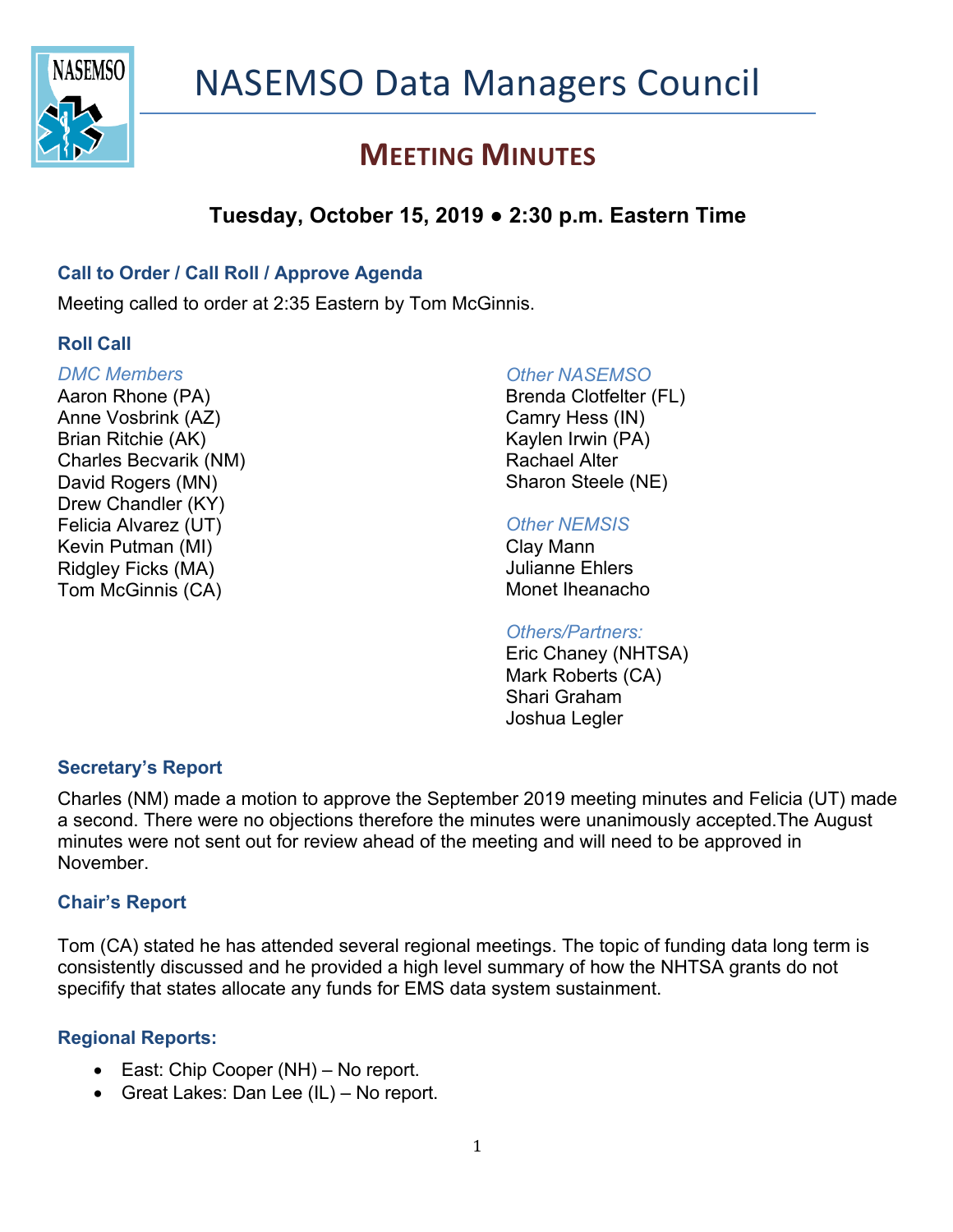

# **MEETING MINUTES**

- South: Britnei Outland (TN) No report.
- Western Plains: Jay Ostby (WY) Met recently in Kansas City and are looking at several data projects including one on Pain Management.
- West: Anne Vossbrink (AZ) No report.

## **Council Representative Reports**

- NASEMSO Community Paramedicine/Mobile Integrated Health Committee Anne Vossbrink o No report.
- NASEMSO HITS Committee Tim Seplaki
	- o No report.
- NAEMSMA Information & Technology Committee Ridgley Ficks
	- o No report.

### **Old Business**

- DMC Strategic Direction Tom (CA) has condensed the list to four tasks which the group discussed.
	- 1. Continue to participate in Committees/Projects with NASEMSO, National Organizations, and Federal Partners as requested an appropriate;
	- 2. Increase NEMSIS Data Quality and ability to have it function as usable information;
	- 3. Extended Data Definitions Document; and
	- 4. Data Consistency Review in multiple states
- NEMSIS/EMS Data "101" Document Will be a benchmark activity under one of the strategic tasks.
- Opiate Funding Workgroup Tim (NJ) asked NASEMSO during the annual meeting in May for a group to keep everyone apprised of
- Chair Elect Position Nomination Tom (CA) lead discussion about Tim (ME) leaving his position and no longer being eligible to serve as Chair Elect. The only other nominee was Jay (WY). Charles (NM) seconded a motion by Drew (KY) to cast one unanimous ballot for Jay Otsby (WY) as Chair Elect. Motion carried without discussion.

### **New Business**

• None noted.

## **Partner Reports**

## *NHTSA Office of EMS*

• Naloxone Tracking Consistency – NHTSA approached by multiple interested stakeholders about consistenty in reporting. More information will be coming.